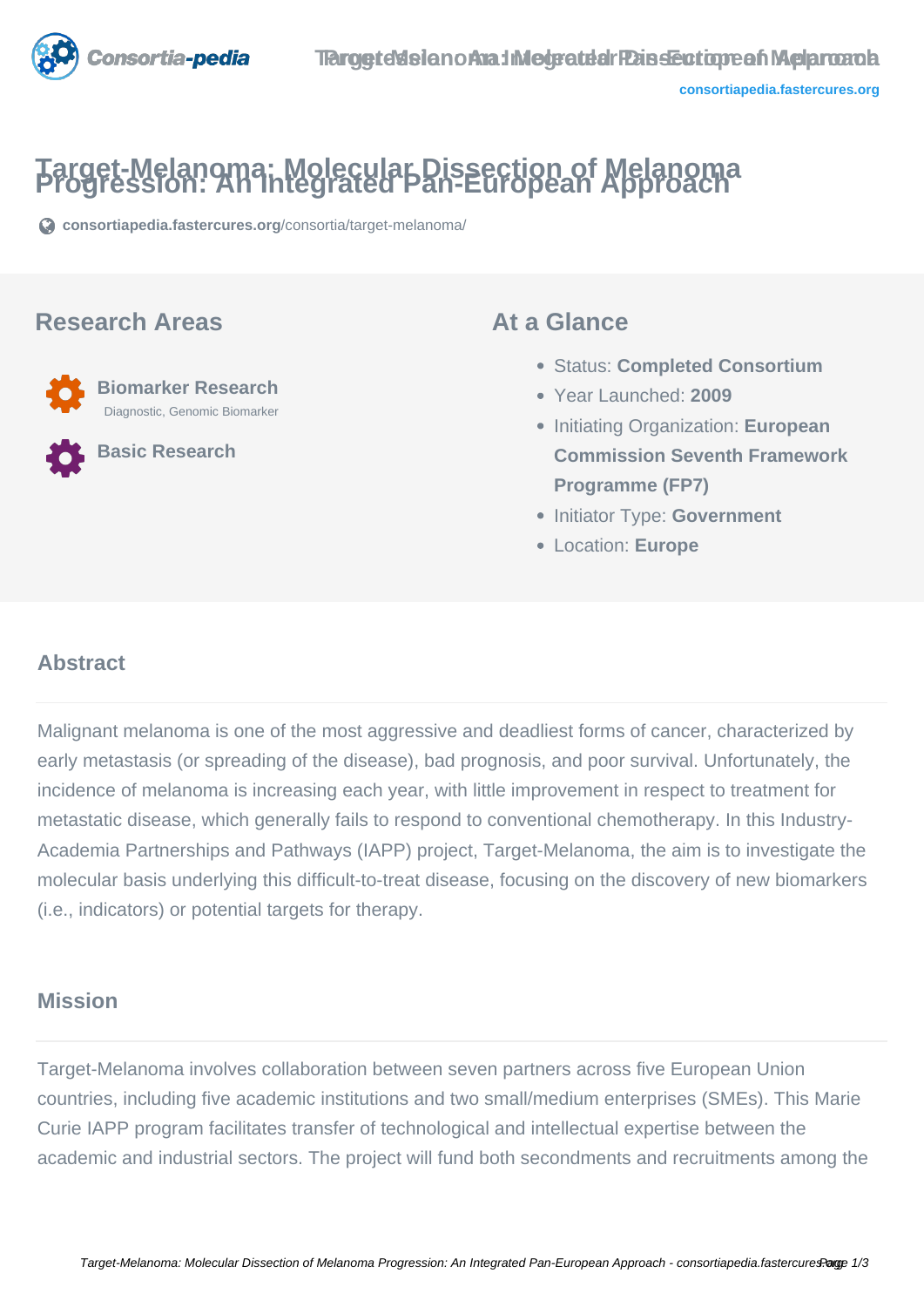

seven partners.

 There are three main work areas: (1) identification of differential DNA methylation in melanoma progression, (2) expression analysis of biomarkers using tissue microarrays (TMAs) and automated analysis, and (3) in-vitro functional interrogation of biomarkers and to develop new in-vitro assays. OncoMark's role in the project is to create melanoma TMAs, perform immunohistochemistry for potential biomarkers, create digital slides, and perform automated image analysis.

 This project is a wide-ranging project to investigate several areas of melanoma biology and advanced biomedical research technology. Specifically, the academic groups bring expertise in relation to the study of melanoma progression and epigenetic mechanisms. In addition, they will be providing access to tumor samples, which will be used throughout the project. The SMEs are providing access to and training in advanced technologies, and this project will allow them to expand into the cancer/melanoma area.

# **Financing**

A Marie Curie Industry-Academia Partnerships and Pathways funded program.

Homepage [http://www.oncomark.com/go/projects/target\\_melanoma](http://www.oncomark.com/go/projects/target_melanoma) Prof. William Gallagher, School of Biomedical and Biomolecular Science, Conway Institute, University College Dublin, Dublin T: +353-1-716-6743 F: +353-1-283-7211 Email: [william.gallagher@ucd.ie](mailto:william.gallagher@ucd.ie) Webpage: [www.ucd.ie](http://www.ucd.ie)

# **Sponsors & Partners**

University College Dublin